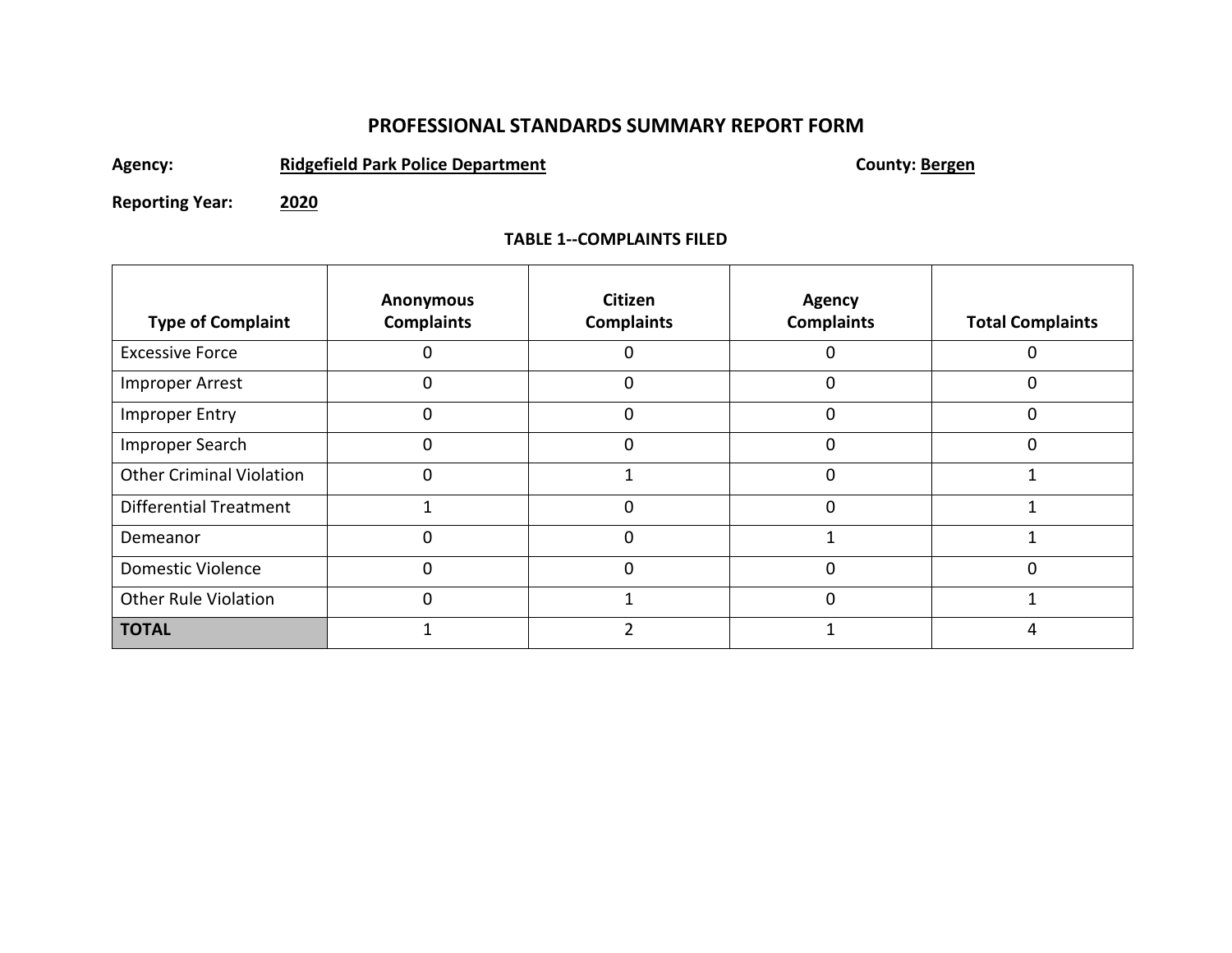## **PROFESSIONAL STANDARDS SUMMARY REPORT FORM**

Agency: **Ridgefield Park Police Department County: Bergen** 

**Reporting Year: 2020**

### **TABLE 2--AGENCY DISPOSITIONS**

|                                 |                  |            | <b>Not</b>       |                  | Administratively | <b>Total</b>        |
|---------------------------------|------------------|------------|------------------|------------------|------------------|---------------------|
|                                 | <b>Sustained</b> | Exonerated | <b>Sustained</b> | <b>Unfounded</b> | <b>Closed</b>    | <b>Dispositions</b> |
| <b>Excessive Force</b>          | 0                | O          |                  | 0                | 0                |                     |
| <b>Improper Arrest</b>          | 0                | 0          | 0                | 0                | $\Omega$         | 0                   |
| Improper Entry                  | 0                | 0          | $\Omega$         | 0                | $\Omega$         | 0                   |
| Improper Search                 | 0                | 0          | 0                | 0                | $\Omega$         | 0                   |
| <b>Other Criminal Violation</b> | $\mathbf 0$      |            | $\Omega$         | 0                | $\Omega$         |                     |
| <b>Differential Treatment</b>   | $\mathbf 0$      | 0          | $\Omega$         | 0                |                  |                     |
| Demeanor                        | $\Omega$         | 0          |                  | 0                | $\Omega$         |                     |
| <b>Domestic Violence</b>        | $\mathbf 0$      | 0          | $\Omega$         | 0                | $\Omega$         | 0                   |
| <b>Other Rule Violation</b>     | $\mathbf 0$      | 0          |                  | 0                | $\Omega$         |                     |
| <b>TOTAL</b>                    | 0                |            | $\mathfrak{p}$   | 0                |                  |                     |